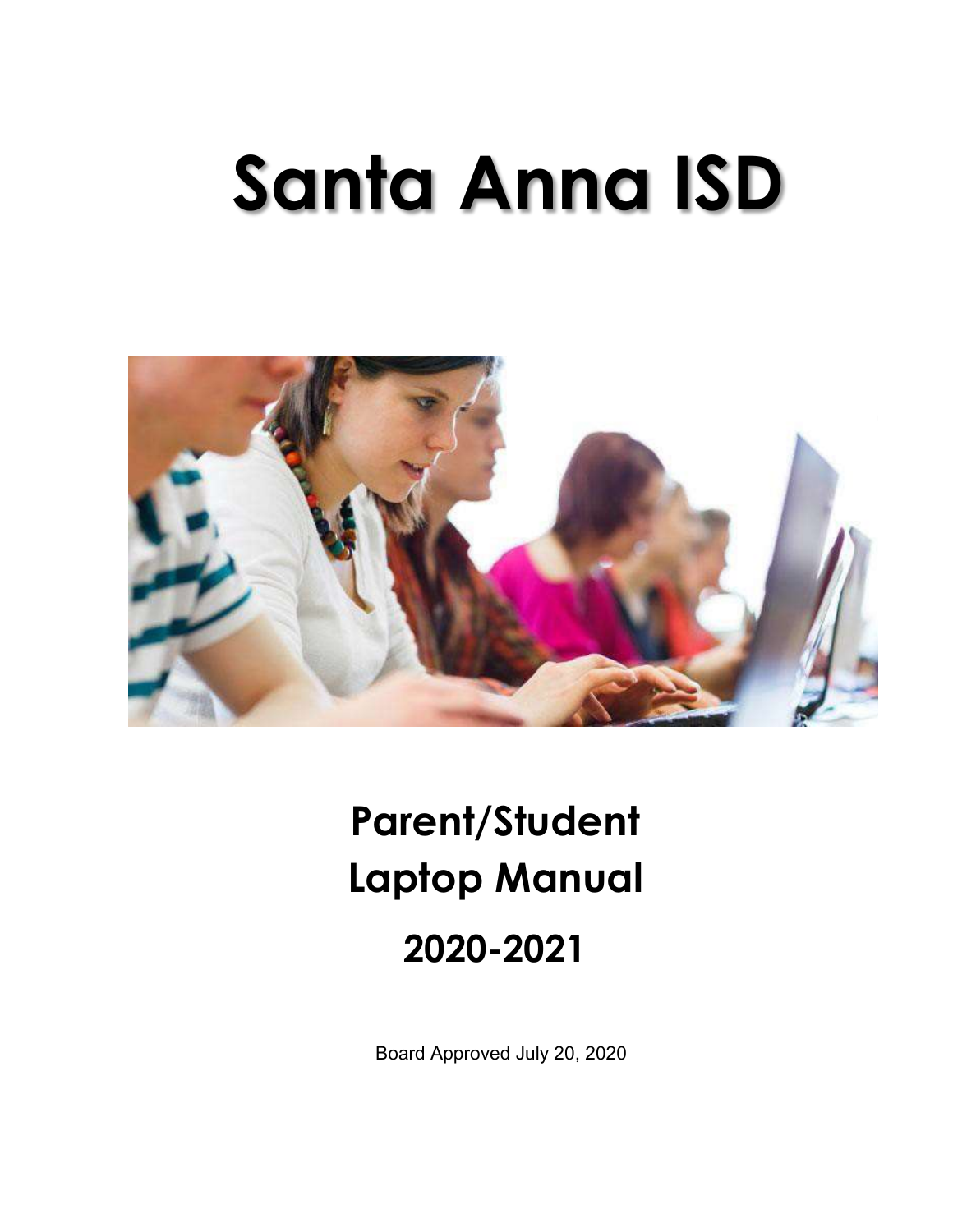# **Table of Contents**

- **1.** Terms of Use:
	- **a.** Title –
	- **b.** Loss or Damage –
	- **c.** Repair Costs -
	- **d.** Repossession –
	- **e.** Use and Maintenance Fees –
	- **f.** Network Use –
	- **g.** Internet Safety -
- **2.** Laptop Orientation & Distribution:
	- **a.** Distribution -
	- **b.** Collections -
	- **c.** Repair Costs -
	- **d.** Withdrawal -
- **3.** Laptop Care and Maintenance:
	- **a.** Responsibility -
	- **b.** Repairs -
	- **c.** Negligence -
	- **d.** Charging –
	- **e.** Saving –
	- **f.** Software –
	- **g.** Games/Images -
	- **h.** Inspections –
- **4.** Privacy and Safety:
	- **a.** Confidentiality –
	- **b.** Inappropriate Content –
	- **c.** Copyrights -
	- **d.** Student Account -
- **5.** General Setup for Home Use: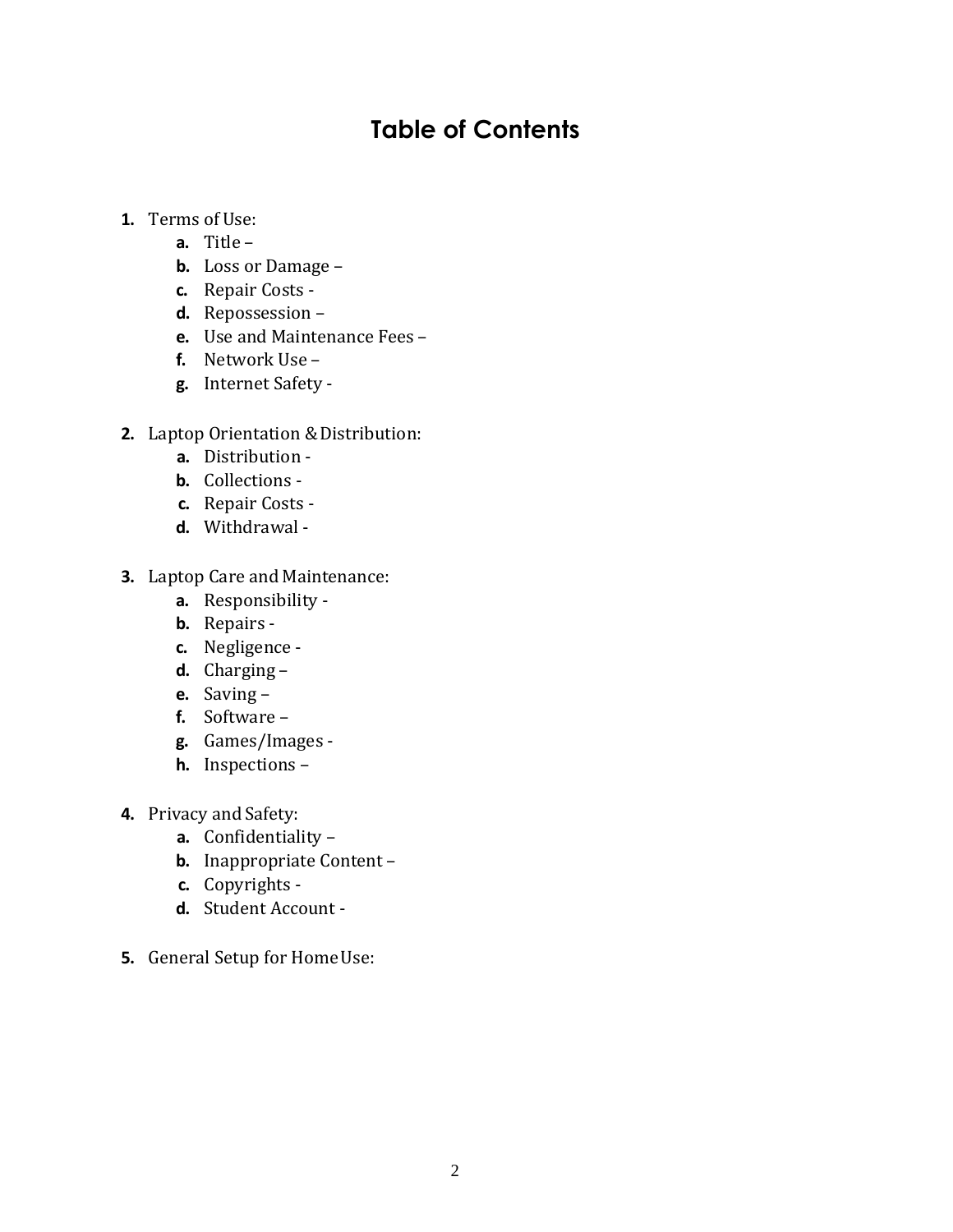- **6.** Using Your Laptop at School:
	- **a.** Laptop Identification –
	- **b.** Password Protect -
	- **c.** Storing Your Laptop -
- **7.** Managing Files and Saving your Work:
- 8. Laptop Technical Support:
- **9.** General:
	- **a.** Electronic Media -
	- **b.** Ethics –
	- **c.** Acceptable Use Policy –
	- **d.** Transmission –
	- **e.** Altering Data -
- **10.** Disciplinary Actions:
	- **a.** Non-compliance –
	- **b.** Hacking –
	- **c.** Computer Crime -
- 11. Tips for Parents: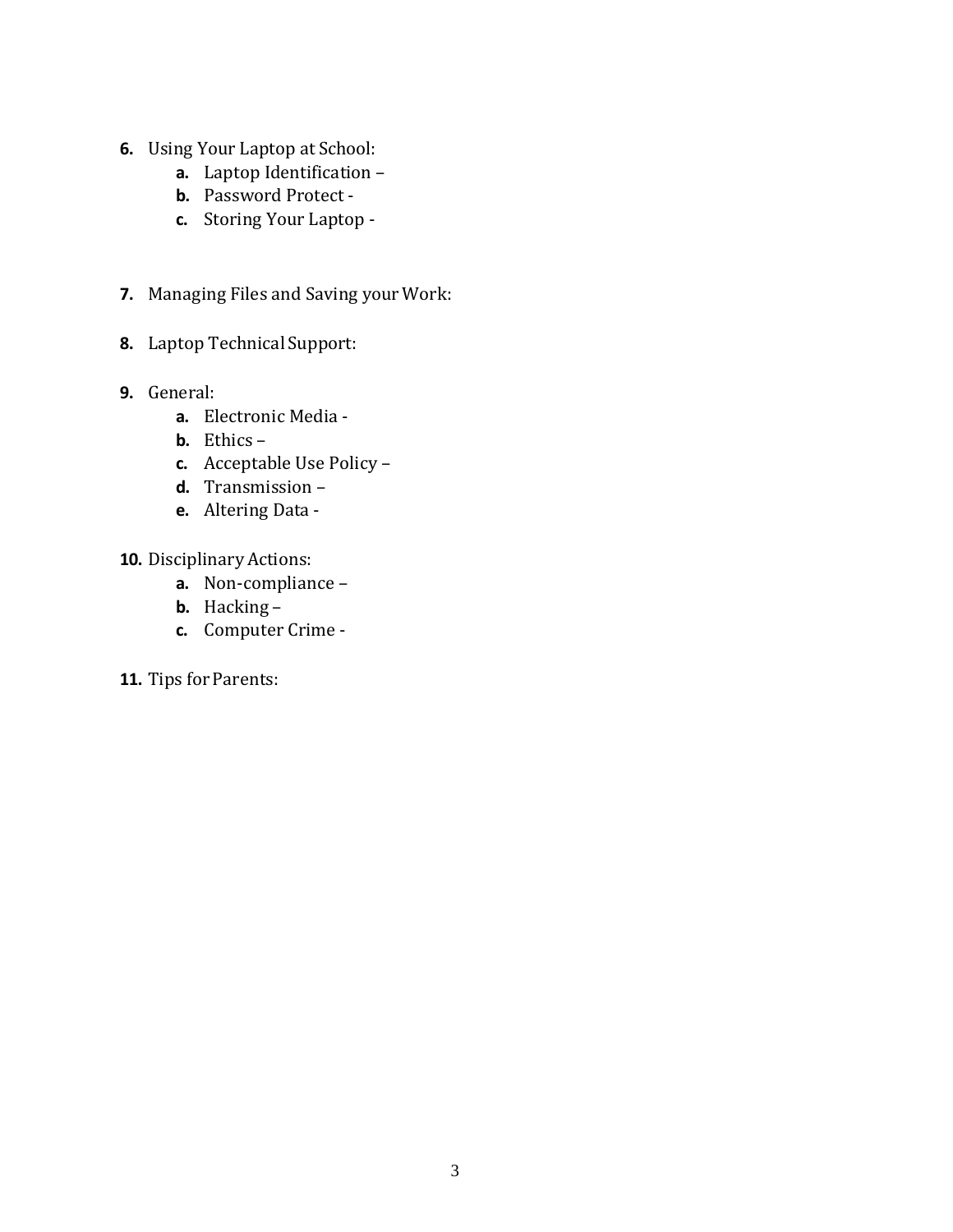# **Terms of Use**

#### **TITLE**

Legal title to the laptop is in the District and shall at all times remain in the District. Your right of possession and use is limited to and conditioned upon your full and complete compliance with this Agreement and the Parent/Student Laptop Handbook.

#### **LOSS OR DAMAGE**

If the laptop is lost or stolen, you are responsible for the reasonable cost of replacement at its fair market value on the date of loss.

Loss or theft of the laptop must be reported to the District by the next school day after the occurrence and a police report filed within 24 hours and a copy given to the District. A table of estimated pricing for a variety of repairs is as follows.

If the laptop is damaged accidently, the first \$25 of the cost for repair will be covered by the fee. The costs of any other parts needed for repairs will be based on manufacturer's current price list. Deliberate damage will be priced according to the actual cost of repair.

| <b>Description of</b><br><b>Non-Warranty</b><br>Repair/Replacement | <b>Accidental Damage</b> | <b>Deliberate</b><br><b>Damage</b> |
|--------------------------------------------------------------------|--------------------------|------------------------------------|
| Broken Screen (LCD)                                                | \$50.00                  | <b>Actual Repair Costs</b>         |
| Damaged Keyboard                                                   | \$25.00                  | <b>Actual Repair Costs</b>         |
| Damaged/Lost Power                                                 | \$15.00                  | <b>Actual Repair Costs</b>         |
| Damaged/Lost Battery                                               | \$20.00                  | <b>Actual Repair Costs</b>         |
| Re-Image of Hard Drive                                             | \$15.00                  | <b>Actual Repair Costs</b>         |
| <b>Abandonment Fee</b>                                             | \$15.00                  | <b>Actual Repair Costs</b>         |
| Other Minor/Major Damage                                           | \$25.00                  | <b>Actual Repair Costs</b>         |
| <b>Backpack Sleeve/Case</b>                                        | \$25.00                  | <b>Actual Repair Costs</b>         |
| Lost Laptop                                                        | Fair Market Value        | Actual<br>Replacement Cost         |

#### **REPAIR COSTS**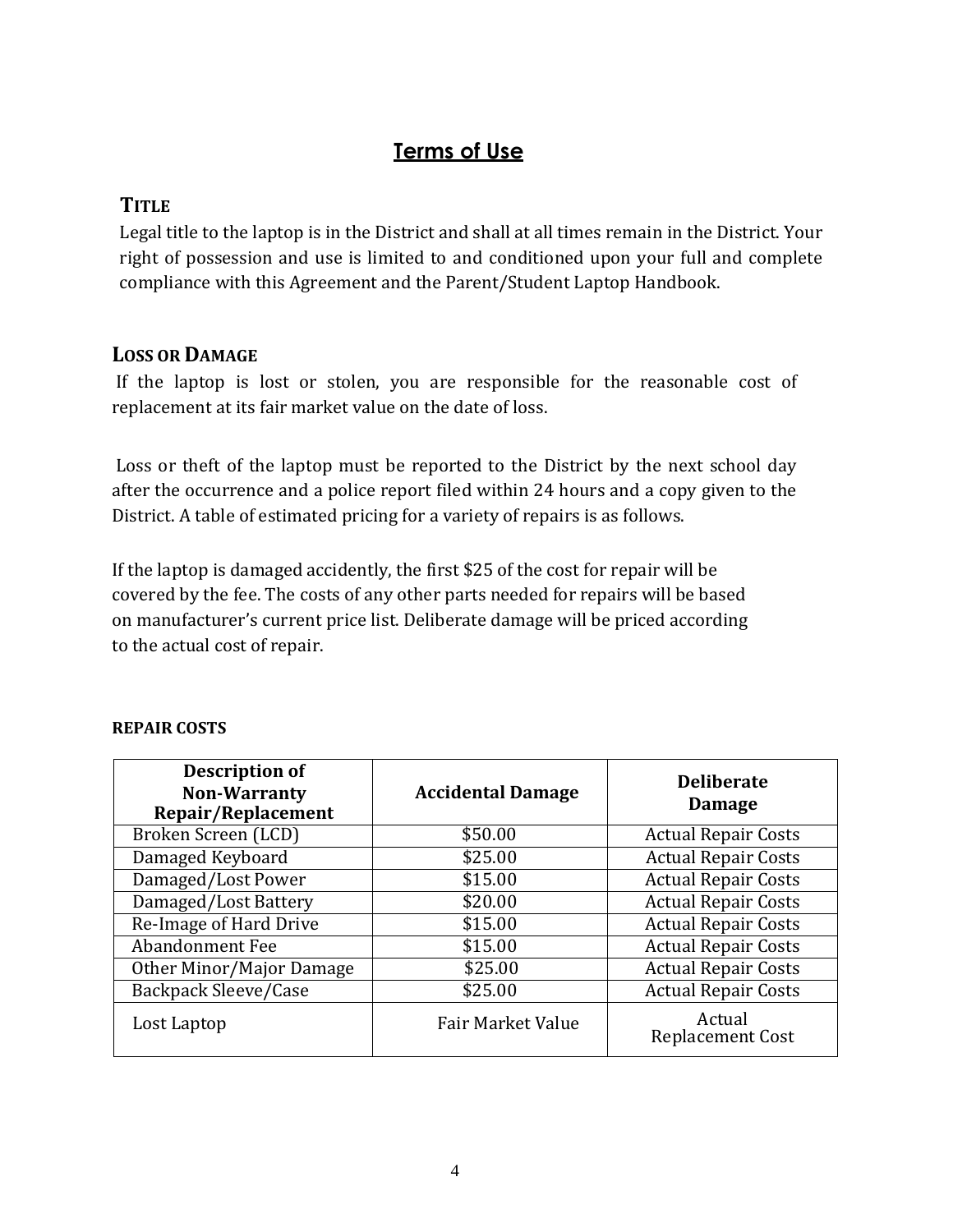#### **REPOSSESSION**

If you do not comply with the terms of the Santa Anna ISD Parent/Student Laptop Handbook and Acceptable Use Policy, including the timely return of the property, the District shall be entitled to re-possess the property.

#### **USE AND MAINTENANCE FEES**

You will pay a non-refundable repair and maintenance fee or \$25.00 before taking possession of the Laptop and case. You will comply at all times with the Santa Anna ISD Parent/Student Laptop Handbook and Acceptable Use Policy. Failure to comply may terminate your rights of possession effectively immediately.

## **NETWORK USE**

Santa Anna ISD is committed to the ability of a student to continue with his/her work when his/her laptop is experiencing problems. To assist with this problem, the District is providing OneDrive, a Cloud-based storage solution that allows for access from any internet capable device.

No Loaning or Borrowing Laptops! Do NOT loan laptops or other equipment to other students Do NOT borrow a laptop from another student. Do NOT share passwords or usernames with others.

# **INTERNET SAFETY**

There are many sites on the Internet that can be potentially dangerous to minors. These sites are blocked through the District Internet filter while students are logged on to the District network and remotely. Students are in violation of District policy if they access these sites through proxies. Parents may want to restrict their home access.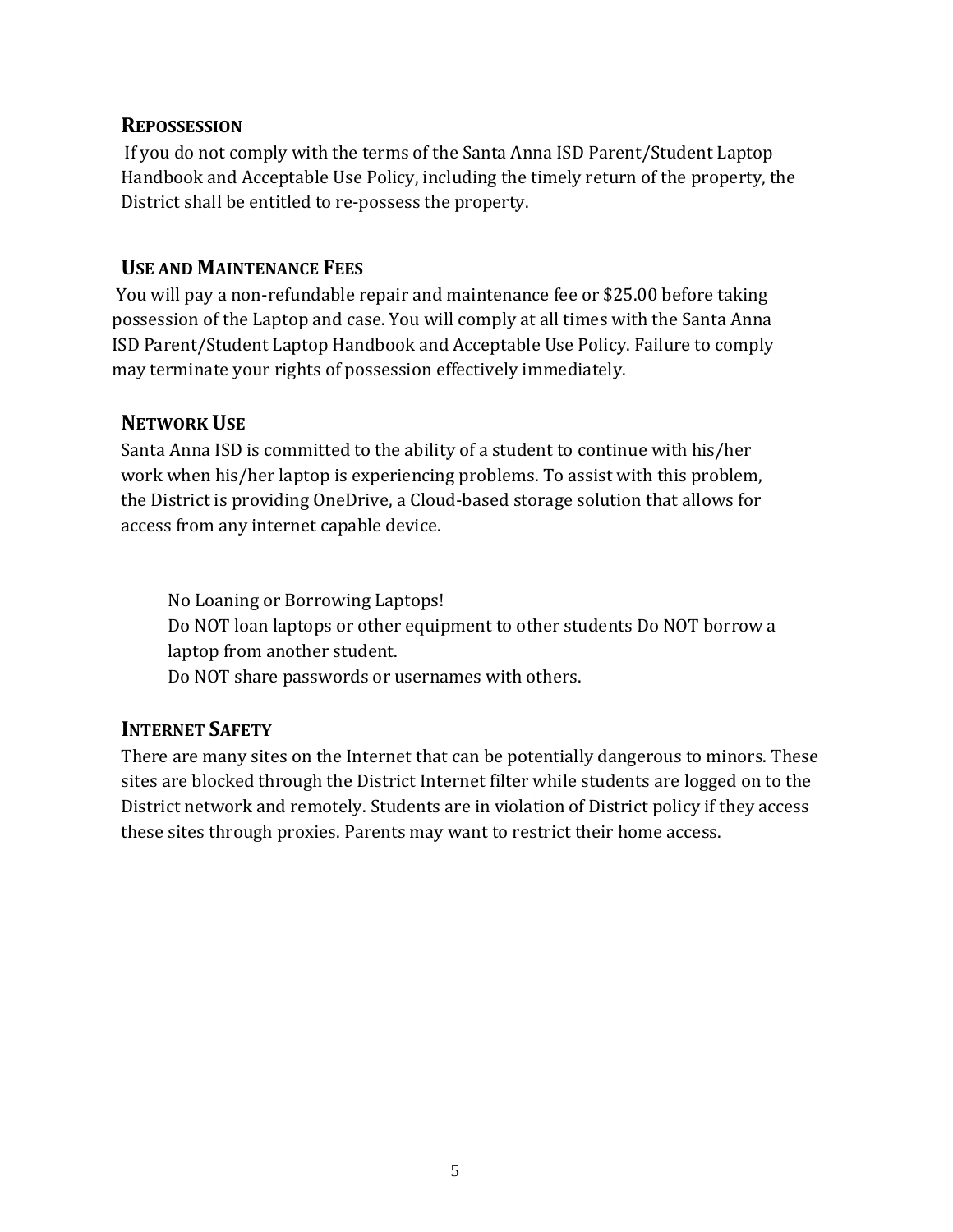## **LAPTOP ORIENTATION & DISTRIBUTION**

#### **DISTRIBUTION**

Laptops will be distributed at the beginning of each school year following a Student Registration & Laptop Orientation. Parents and Students must sign and return the Laptop Use Agreement and Acceptable Use Policy forms before the laptop can be issued to the student.

#### **COLLECTION**

Laptops will be collected prior to the end of each school year for maintenance, cleaning, updates, and software installations.

#### **FINES**

All fines must be paid prior to exams for exemption and graduation.

#### **WITHDRAWAL**

Students checking in and out during the school year must go through the Technology Coordinator for receiving their laptop and turning it in.

#### **LAPTOP CARE AND MAINTENANCE**

#### **RESPONSIBILITY**

Students are responsible for the general care of the laptop issued to them.

#### **REPAIRS**

Laptops in need of repair or maintenance must be taken to the Santa Anna ISD Technology Coordinator.

#### **NEGLIGENCE**

Students who have been identified as not taking care of their laptops must leave them in the High School Office at the end of the school day and may not take them home.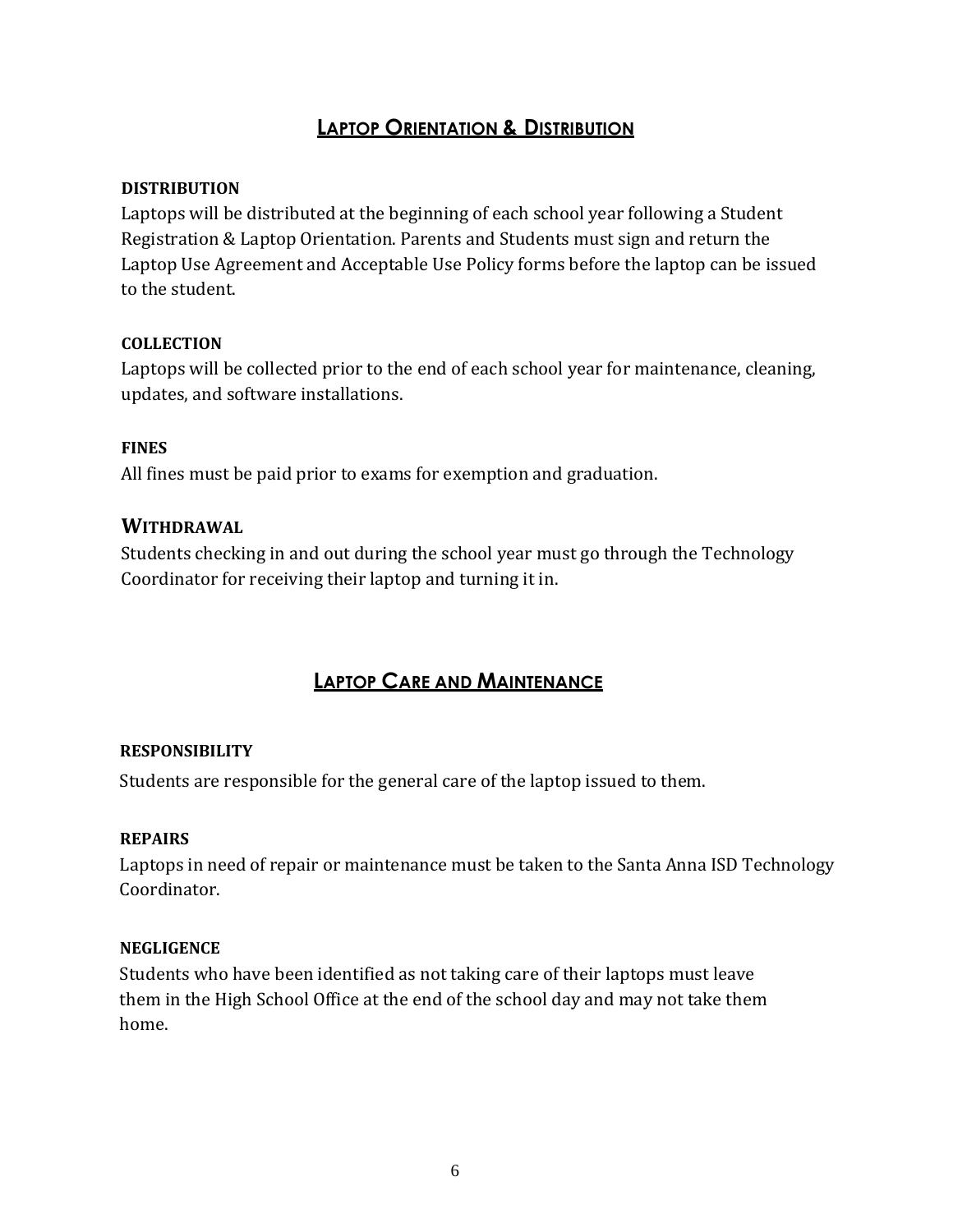#### **CHARGING YOUR LAPTOP**

Laptops must be charged and ready when you come to school each day.

#### **SAVING**

Be sure to save your work to your OneDrive folder. There is NO excuse for lost assignments!

#### **SOFTWARE**

Although the laptop is assigned to you, it belongs to the District. Only original district installed software is allowed. If you believe additional software is necessary check with the Santa Anna ISD Technology Coordinator. Updates will be installed as needed and during the summer.

#### **GAMES/IMAGES**

Games and computer images containing illegal, obscene, or pornographic material are banned.

#### **INSPECTIONS**

Santa Anna ISD retains the right to inspect any laptop at any time. Staff may randomly select laptops for inspection.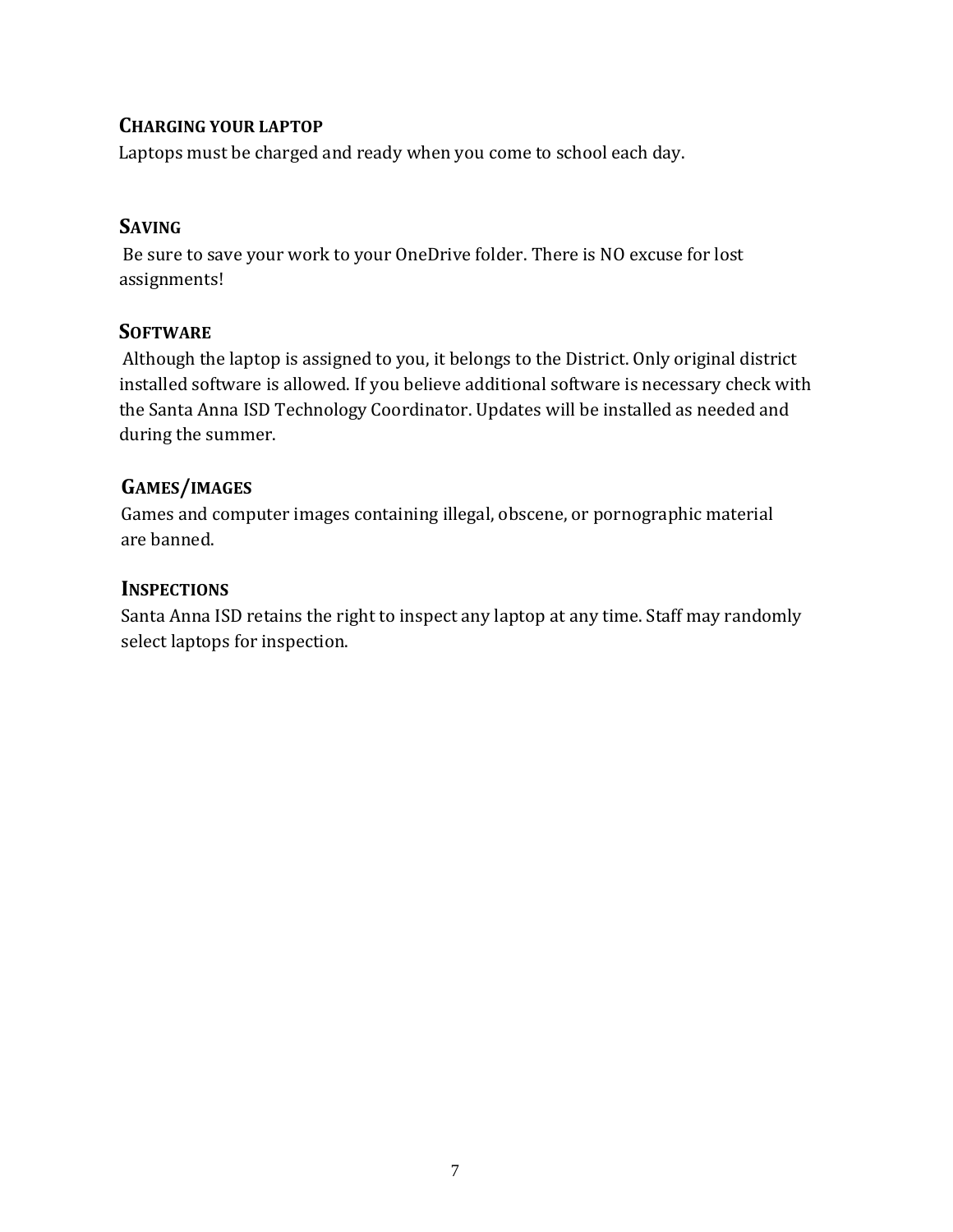# **Privacy and Safety**

DO Not go into chat rooms or send chain letters without permission.

Do Not open, use, or change computer files that do not belong to you.

Do Not reveal your full name, phone number, home address, social security number, Credit Card numbers, or passwords.

#### **CONFIDENTIALITY**

Files, e-mail, logs are not guaranteed to be private or confidential. The Open Records Act requires public schools to provide this information upon request.

#### **INAPPROPRIATE CONTENT**

It is your responsibility to report any web site accidentally loaded which contains obscene, pornographic material or otherwise offensive material. Such sites need to be blocked from future access.

#### **COPYRIGHTS**

Observe copyright laws, trademarks and license agreements. Plagiarism is stealing and in violation of Santa Anna ISD board policy, Hacking is illegal and prohibited, violators will be prosecuted.

#### **STUDENT ACCOUNT**

The student whose name is on the Santa Anna ISD Network account is responsible for the use of that account. Do not share!

# **General Setup for Home Use**

You may connect to the Internet at home or at any "Hot Spot" in town using an Ethernet cable or Wireless connection. This topic will be covered in the Laptop Orientation Sessions each year.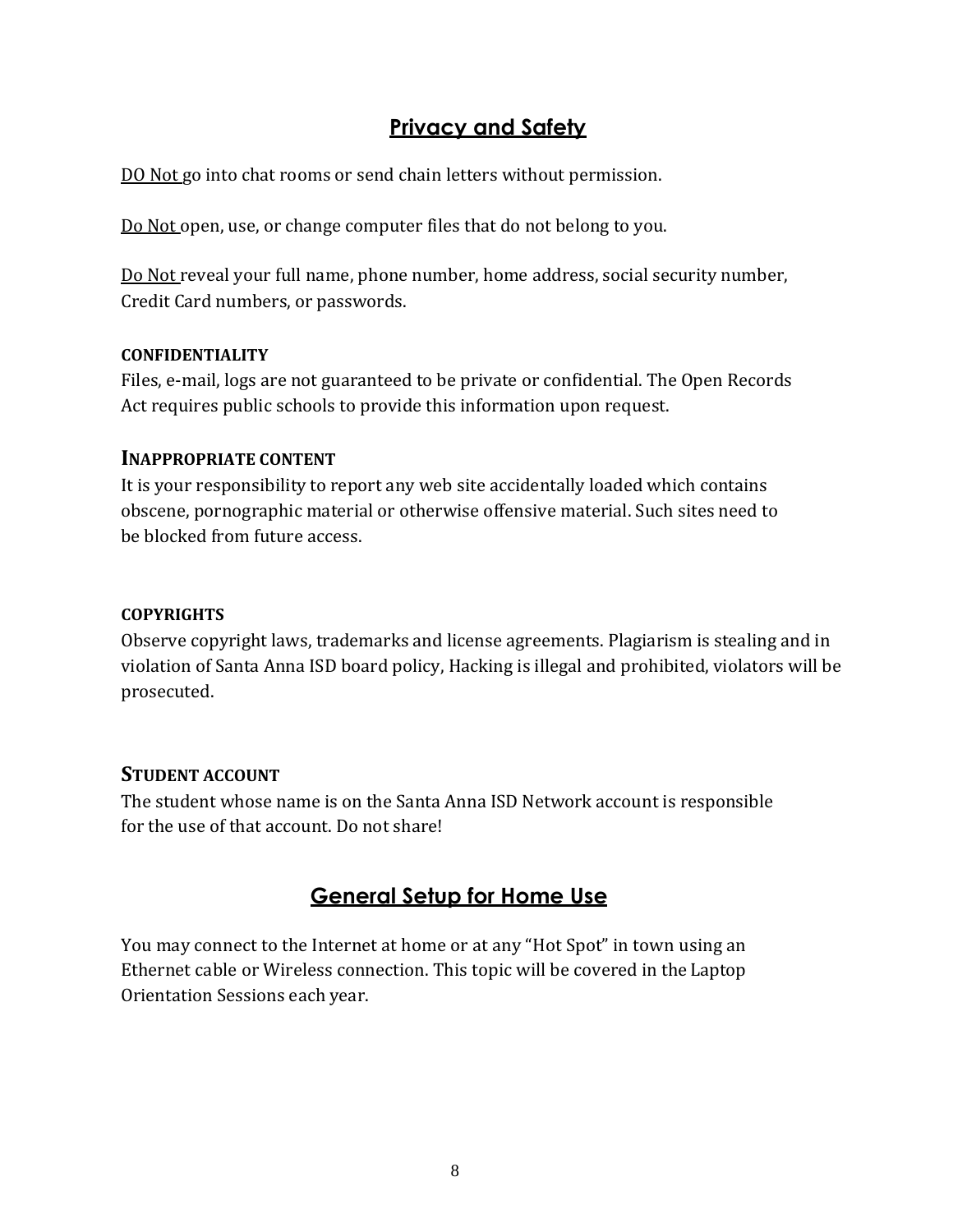If you have service with a local provider, you must set up your laptop to connect to your wireless connection. You may need to contact your Internet Provider to assist you in connecting to your network.

# **Using Your Laptop at School**

#### **LAPTOP IDENTIFICATION**

The District will label student laptops. Serial Numbers, User Accounts, and MAC addresses will be used for identification.

#### **PASSWORD PROTECT**

Students are required to password protect their laptops and keep them confidential.

#### **STORING YOUR LAPTOP**

Monitor your laptop at all times or lock it up in a secure area.

Nothing should be placed on top of the laptop.

Do not store your laptop in your vehicle as temperature changes can damage them. It also increases the danger of theft.

Under NO circumstances should laptops be left in unsupervised areas. Any laptops left unattended will be confiscated by teachers, principals or staff resulting in disciplinary action.

If a parent does NOT want their student to bring their laptops home, those students will take them to the High School Office for storage and charging before they leave campus and pick them up first thing each morning.

# **Managing Files and Saving your Work**

Office 365 automatically saves files to OneDrive.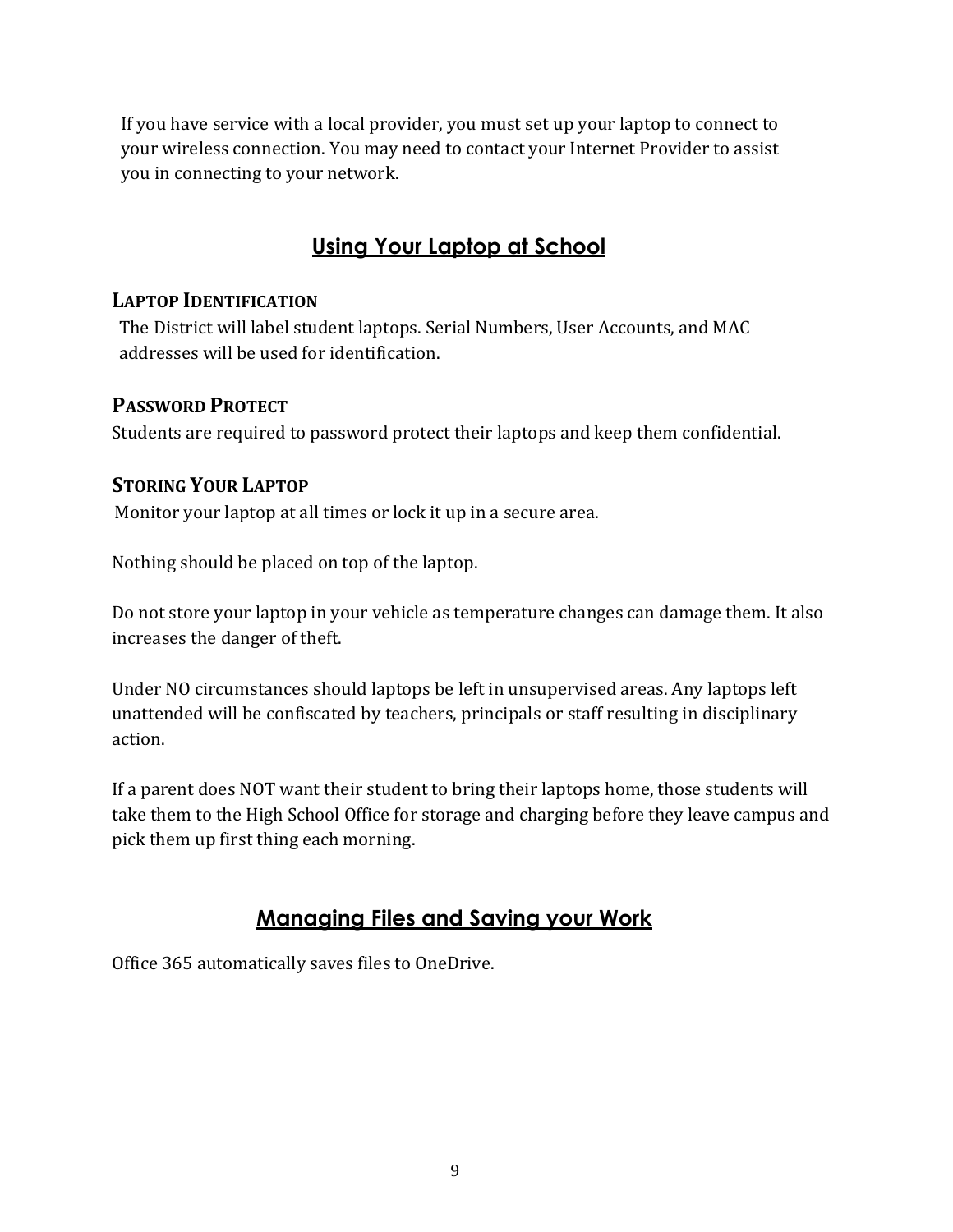# **Laptop Technical Support**

Your first source for technical support in the High School building will be your teacher, if your Teacher cannot resolve your issue you will be sent to the Technology Coordinator.

# **General**

#### **ELECTRONIC MEDIA**

Santa Anna ISD students will have access to all available forms of electronic media and communication, which supports education and research and supports the educational goals and objectives of Santa Anna Independent School District.

#### **ETHICS**

Students are responsible for the ethical and educational use of district technology and all on-line services provided through the district.

#### **ACCEPTABLE USE POLICY**

All policies and restrictions as defined in the District Acceptable Use Policy (AUP) and Parent/Student Laptop Handbook must be followed.

#### **TRANSMISSION**

Transmission of any material, which is in violation of any federal or state law, is prohibited. This includes, but is not limited to: copyrighted material, confidential information, threatening or obscene material, or computer viruses.

#### **ALTERING DATA**

Any attempt to alter data, the configuration of a computer, or the files of another user, without the consent of the individual, campus administrator, or Technology Coordinator, will be considered an act of vandalism and subject to disciplinary action in accordance with that Campus' Student Code of Conduct booklet and/or the District AUP.

# **Disciplinary Actions**

The student issued the Laptop will be responsible at all times for its appropriate use.